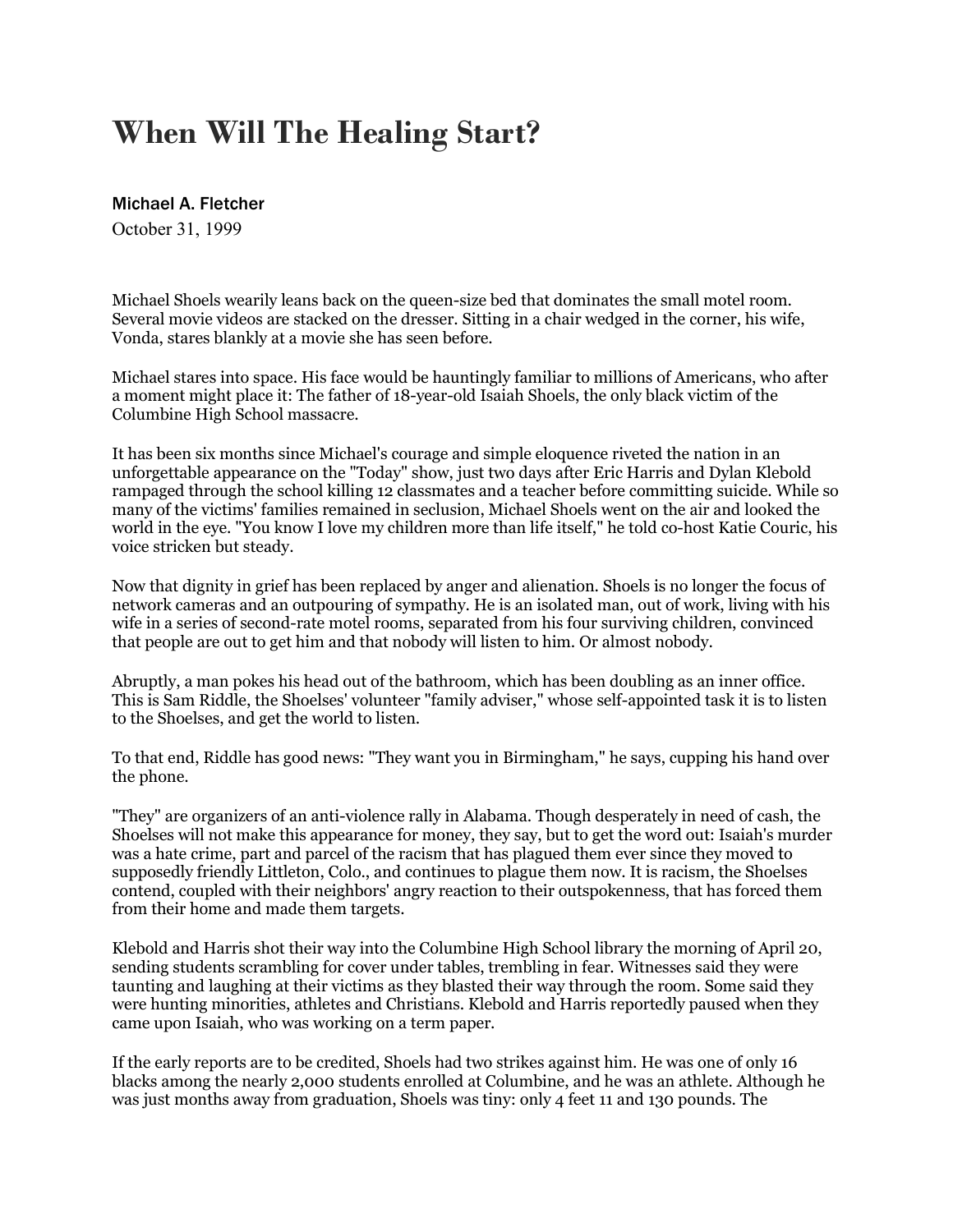Columbine senior had overcome serious heart problems to mold himself into a weightlifter and recreation league football player described by a friend as a "buff little kid."

Eyewitnesses said the killers called him a "nigger" before firing a shotgun blast that tore through his chest, shredding the base of his heart. For the Shoelses, these reports confirmed their worst fears and launched them on their lonely crusade.

But the idea that Isaiah was stalked and killed because of his race is now contradicted by investigators who have conducted thousands of interviews and combed through piles of evidence. As they prepare to issue their final report on the rampage sometime next month, authorities now say the idea that the killers targeted anyone in particular is a myth. Sure, athletes and Christians and two minority students--Isaiah and a Hispanic youth named Kyle Velasquez--were among those hit by the shooters, and yes, victims were cursed for a variety of imagined sins, but investigators now see them as targets of opportunity rather than the objects of a search-and-destroy mission.

"I don't believe that Eric Harris and Dylan Klebold went to Columbine to kill anybody specific," says Dave Thomas, the Jefferson County, Colo., district attorney. "They did make choices as they went. They spared some and killed others. . . . [But] their hatred seems to have been fairly widespread."

On the "Today" show, Michael Shoels said his son had been "hunted" because he was black. And nothing has made him change his mind. He doesn't believe the police when they say Isaiah was killed mostly because he was in the wrong place at the wrong time. And they don't believe them when they claim to have found no evidence to justify the family's fears of being targeted themselves.

They have taken their demand for a federal investigation of Isaiah's death to talk shows, to the press, to Attorney General Janet Reno, and to President Clinton. They have spoken at a half-dozen rallies, in places from New York to Dayton.

But they have not made much progress. Maybe their efforts have even backfired. Not only have they added to the strain the family has borne since Isaiah's death, there are those who argue that the Shoelses own words and actions--not endemic racism--have contributed to their transformation from sympathetic victims into scorned outcasts in the eyes of many people here.

Some of their neighbors have called them opportunists, hate-mongers, pawns of racial charlatans. Their personal lives have been picked apart in public. They have endured racial slurs from children, insults from strangers and anonymous death threats.

It has been a jarring reality for the Shoelses--a brief public embrace followed by this growing divide. Back in April, the strangely hopeful sight of a strapping 42-year-old black man in a Panama hat weeping alongside his white neighbors had engendered empathy in Littleton and beyond. Wellwishers wrote from far and wide. And like other Columbine victims, the Shoelses were comforted by the generosity of a nation. They received dozens of free plane tickets and car rentals to accommodate the friends and family who gathered for Isaiah's funeral.

District Attorney Thomas hand-delivered their first check from a charity that donated \$50,000 to each of the families that lost children at Columbine.

"I feel close to Michael Shoels," Thomas says. "I have a lot of affection for him."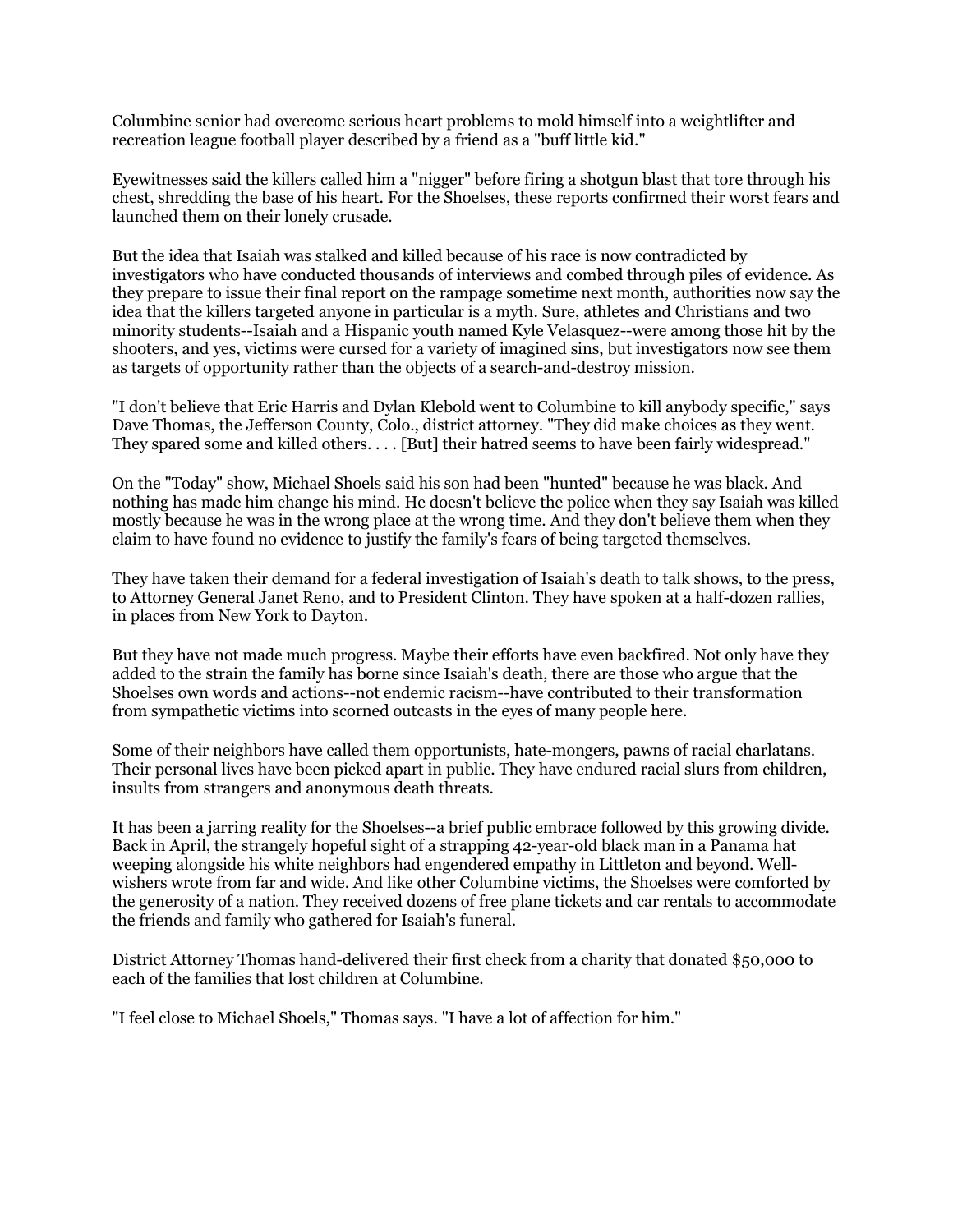## Isolated in Grief

Despite that beginning, the Shoelses say it wasn't long before race became a wedge that set them apart. They say things started to change when Riddle emerged as their adviser and family spokesman. A longtime activist and political consultant dismissed by some here as a racial firebrand for his outspoken insistence that "racism pulled the trigger at Columbine," Riddle came into the Shoelses' lives just a day after the massacre. Riddle's then-boss, the late Colorado secretary of state Vikki Buckley, dispatched him to help the Shoelses manage the crush of reporters who descended on them in the wake of Isaiah's death.

"When I got to their house, there were four network cameras set up in their living room," Riddle says. "The first thing I did was throw them out."

Afterward, Riddle assisted with everything from funeral arrangements to helping the Shoelses find an attorney to file a wrongful-death lawsuit against the Columbine killers' parents. He steered them to lawyer Geoffrey Fieger, who is best known for his flamboyant defense of "suicide doctor" Jack Kevorkian and for winning a \$25 million judgment against the "Jenny Jones" show.

In filing the suit, the Shoelses announced they would be seeking \$250 million in damages, even though in Colorado damage awards are set by judges and juries. Still, the astronomical figure, and the desire of many in the community to move beyond the tragedy as quickly as possible, created an immediate backlash. Soon callers to the radio talk shows and newspaper letter writers openly questioned the Shoelses' motives, calling the lawsuit nothing more than an attempt to profit from their son's death.

"After people out here found out that we had talked to Fieger, we were really outcasts," Michael Shoels says. "The attitude out here was, 'Why don't they just shut up and let this thing die?' It seemed like everybody turned us off like a light bulb."

Before long, the family became embroiled in an ugly public feud with the Healing Fund, a charity established to oversee the \$4.4 million in donations that poured in for Columbine survivors. Beside the \$50,000 donations to each of the victims' families, the fund helped pay for medical bills, grief counselors and anti-violence programs.

After receiving their \$50,000, the Shoelses requested an additional donation. Michael Shoels's record production, promotion and talent search firm has been dormant since his son's death. "I'm emotional right now," Shoels says, explaining why he can't work. "I'm barely able to function."

The \$50,000 would be needed for living expenses, he said. More was needed for a down payment and mortgage for a new house. The home he had been renting when Isaiah was killed he no longer considered safe--Isaiah's death had convinced Shoels that the family had been targeted. That's why they had been moving from motel to motel, Shoels said, letting their four surviving children stay with grandparents.

Shoels also wanted money for private counseling. He says he doesn't trust the counselors made available through Jefferson County. He suspects the therapists are coaching patients to alter their accounts of what they saw at Columbine to undermine the idea that victims were carefully selected.

"I know my kids need counseling," Michael Shoels says. "But I don't want them to get it there."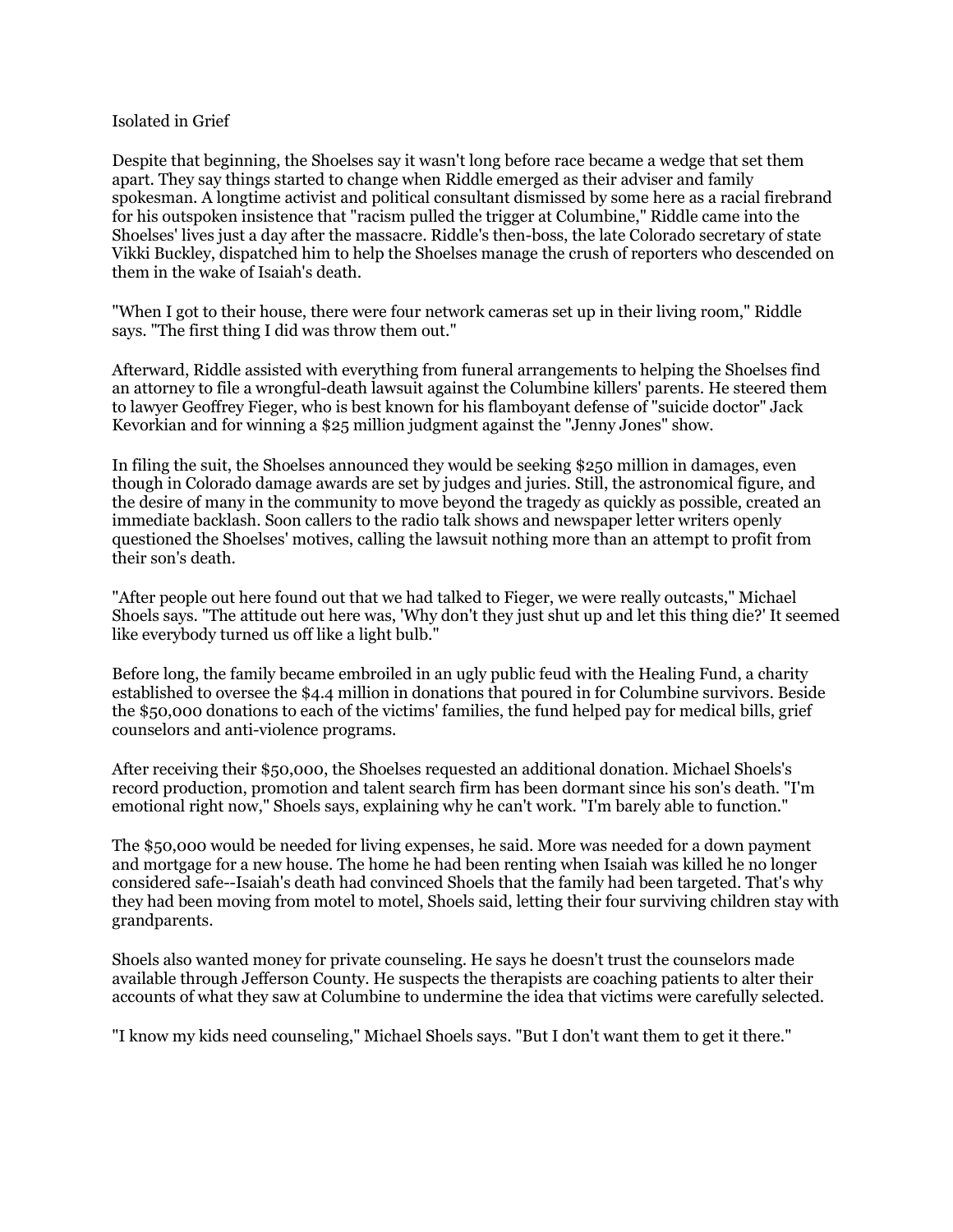The Shoelses' request for more money was rejected, prompting them to call for a national boycott of the United Way, which serves as a depository for the Columbine funds. "A charity ripoff," they called it.

For many in Littleton, all of this was a bit much. The lawsuit. The charges of racism. The plea for more money. The criticism of United Way. To them, the Shoelses' public posture needlessly tore at a community struggling to heal.

It also hasn't helped that the logic of the Shoelses' argument seemed to unravel in light of the horrible arithmetic of Columbine: Thirteen innocent people were killed in the school, two dozen more wounded, and many of them went down with vile insults ringing in their ears. Isaiah was the only black student shot. In the face of that, critics charged, how could the Shoelses blame racism for killing their son?

"It is clear to a lot of people that they are opportunists," says Peter Boyles, a Denver radio talk show host who has been one of the family's most outspoken critics.

Others vented to the United Way. "Don't give anything to Shoels!!!" read one letter to the organization, capturing the most widely held sentiment.

The family's problems did not stop there. It soon became public knowledge that as a teenager, Michael Shoels served three years in a Texas prison for violating a burglary probation before moving to the Denver area in 1977. His ex-wife called radio talk shows to say that for years Shoels was delinquent with child support for their daughter, now 20.

Feelings in the community had deteriorated enough so that many people justified all this sniping at a family that had, after all, lost an innocent son in a national tragedy--even some people normally inclined to charity: "In all honesty, by talking publicly about their circumstances, they did invite scrutiny," says Kelley Cahill, a vice president for the Mile High United Way.

"It is as though you have to go through a background check to be the family member of a murder victim," Riddle says.

The Phone Call

Michael and Vonda were home when their daughter Michelle called, hysterical. "After the phone rang, all I could hear was Vonda screaming something about a shooting at the school," Michael says.

Michael grabbed his shoes and ran out to the van with his wife. He jumped up so quick, his pants tore on his desk.

When they arrived at Columbine, heavily armed police had already cordoned off the grounds and they joined the anxious crowd of parents, students and a national television audience who watched the siege unfold. "We could hear guns going off and small explosions," Michael says.

As horrified children ran from the school, the couple searched in vain for their boys. Before long, the terrible explosions stopped. Authorities directed parents to meet their children at a nearby elementary school. There, the Shoelses' agonizing wait continued as busloads of Columbine students filtered through. Eventually, Anthony came in. That left Isaiah unaccounted for.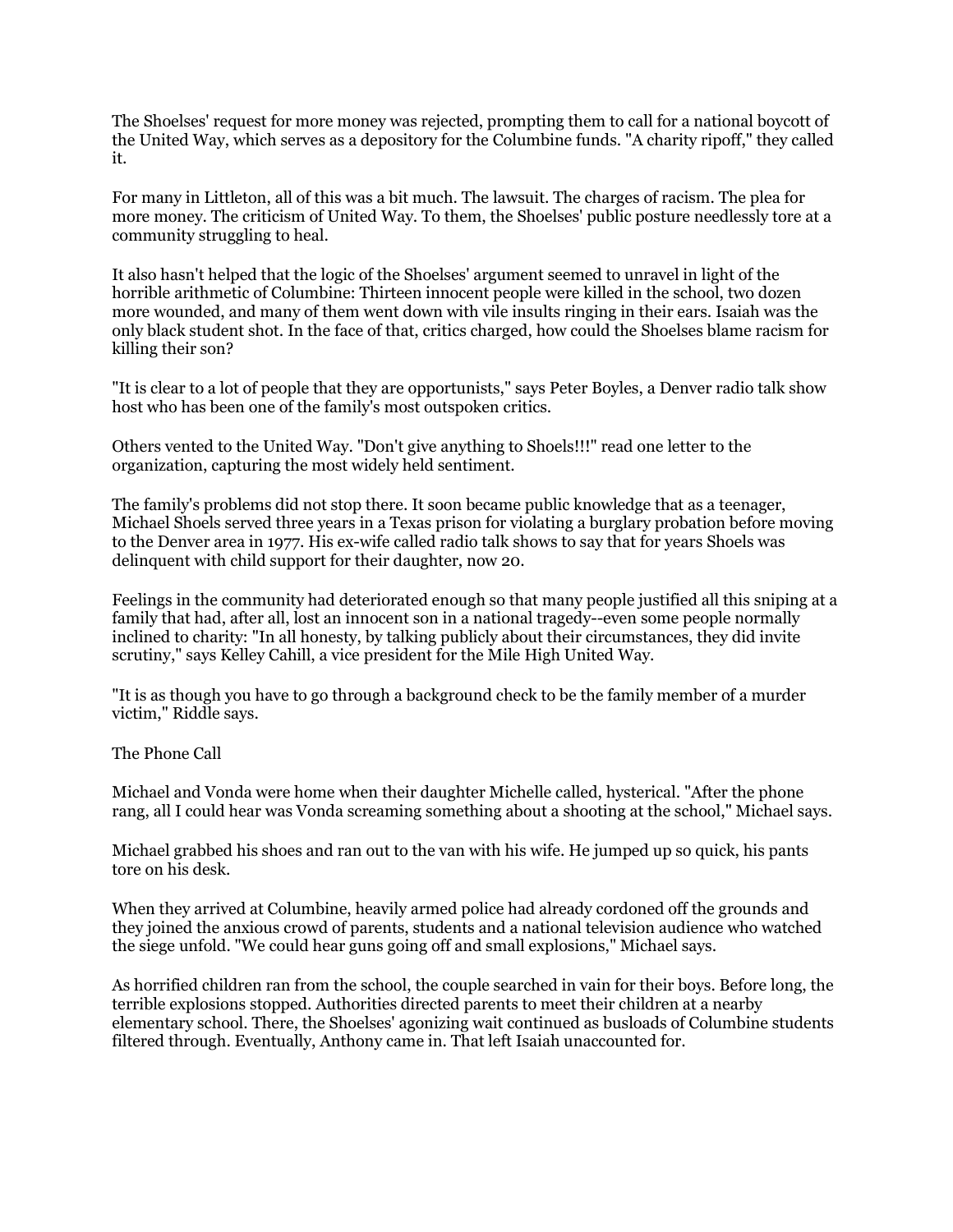The last busload of children arrived at the school. Isaiah wasn't on it. Michael led Vonda outside, knelt beside a tree. He felt Vonda's hand on his shoulder. "We just prayed and asked God, 'Where is our son?'" Michael says.

As he was getting up, three students, friends of Isaiah's, approached Michael and Vonda. "I am not supposed to tell you this," one of them said, "but Isaiah is dead."

"All I could do was fall back on my knees," Michael says.

Official word from county officials did not come until the next day. It wasn't until several days later that Michael actually saw Isaiah's body, in the mortuary of a funeral home.

"He was under a blanket," Michael says. "I moved the blanket back to look at his wound. Then, I picked him up, hugged him and kissed him. That's all that I remember."

The Shoelses once delighted in hosting family cookouts and going to the movies together. They frequently turned out for Isaiah's football games. And Michael enjoyed lifting weights with his son. But Isaiah's murder and the community's rejection has ended all semblance of normal family life, leaving them reeling and, by their own admission, a little paranoid.

Michael and Vonda say their children, who are not happy to be living apart from them, are alternately withdrawn or lashing out in anger. Friends say Vonda, 33, who was so grief-stricken after her son's death that she had to be heavily sedated for weeks, is only now beginning to function. Neither she nor Michael wanted any part of the joint meetings other victims' families were holding in an effort to work through their grief. The Shoelses say their view of the Columbine massacre would only be discounted in that group.

"The 'truth' you hear about Columbine now is the saturated truth," Michael Shoels says. "I'm not taking part in the fabricated truth that's going on. We all might need counseling, but we won't be going to get it through them."

The Shoelses are convinced that they alone have been singled out for scorn, even though other victim families have spoken out, acted up and otherwise continued to be unraveled by the horror of Columbine.

Just over a week ago, Carla Hochhalter, the mother of a Columbine student left paralyzed after the shooting, walked into an Englewood, Colo., pawnshop, asked to look at a handgun, apparently loaded the weapon with ammunition she had brought with her and shot herself to death.

Several weeks earlier, a group of parents and other relatives of Columbine victims cut down two of the 15 trees planted by a church to honor the 15 who died at Columbine, protesting the fact that the number included the two killers.

Also, in recent weeks at least 18 more victims' families have stated their intention to file lawsuits as a result of the Columbine rampage. Even the parents of Klebold, one of the killers, have given notice that they plan to sue the Jefferson County sheriff's office for failing to inform them about the violent tendencies of his friend Harris.

"Early on, the Shoels family was symbolic of this tragedy. Now they are criticized for speaking out in the context of the tragedy," says Lt. Gov. Joe Rogers, Colorado's highest-ranking black elected official, who believes people are losing sight of the family's sorrow. "I can't help but believe they are in deep grief. There is certainly no greater pain than to lose a child."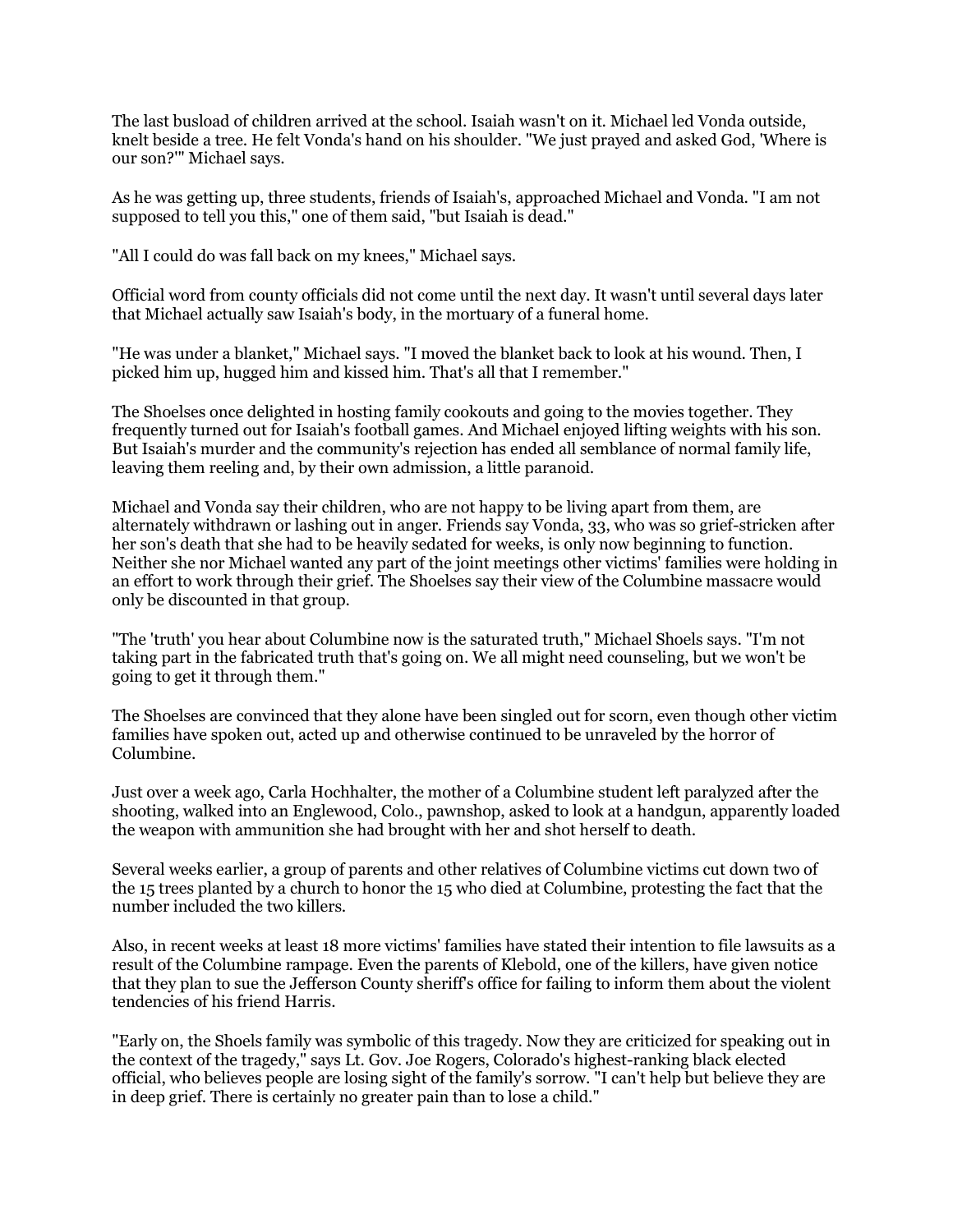Ironically, the posture taken by the Shoelses--believing the killings were due to calculated evil, rather than random madness--is not uncommon after mass tragedies. Counselors attribute it to what they call a "just world" theory, the belief that if people are good and make good decisions, good things will happen to them. So when extraordinary evil strikes, people often look for extraordinary culprits.

"Almost every victim I worked with has needed to find an answer," says Robin Fudge Finegan, who helped train grief counselors who worked with the Columbine victims. "The questions differ depending on who the victims are. The Shoelses ask: Was this a hate crime? I think people ask questions and they need answers."

## Motives or Madness?

In the eyes of Isaiah's parents, at least, the killers' motives are clear, and part of a larger pattern that has become apparent in retrospect: persistent racism. They say Isaiah and two younger siblings who attended Columbine, Michelle and Anthony, were frequently confronted with racial insults that he says were typically pooh-poohed by Columbine officials.

Several months before the shooting, a white student had picked a fight with Isaiah, a generally buoyant and well-liked figure at the school. Both students were suspended. Soon after that, Michelle Shoels complained to officials at the school that white students hurled racial slurs at her there. Anthony, meanwhile, said that on several occasions white students had slammed him against the hallway lockers.

The Shoelses acknowledge that they sometimes shrugged off the complaints. And the ones that they did relay to officials at schools were shrugged off there. They had moved to the community more than a year earlier, in part because of the area's highly regarded schools. When their children came talking about trouble, they told them to tough it out. "I taught my kids not to use that racial thing as a crutch," Michael Shoels says.

On two occasions the Shoelses filed reports with the police about vandalism at their home. Once, someone threw rocks at the house in the middle of the night, breaking a ground-floor window. Three months later, someone kicked in their garage door. The family reported seeing five white youths running from the scene. Both times, the Shoelses say, police assured them that they were the victims of harmless pranksters, not racists. At the time, there was little reason to believe otherwise.

But in the confusing light of their son's murder, the Shoelses wish they had taken those things more seriously. They now see a connection between the harassment their children faced in school and Isaiah's death. And they wonder whether there is a link between vandalism at their home and references to "night missions" investigators found in a journal kept by one of the killers.

Other incidents in the wake of Isaiah's death have only heightened their fears. When school reopened in August, school officials found three swastikas in bathrooms. And just over a week ago, a 17-yearold Columbine student was arrested after vowing to "finish the job" started by Harris and Klebold.

"When this family looks at its experiences, what may appear to be disparate events to someone else seems like a continuous link that indicates that there are all sorts of biases out there," says John Dovidio, a professor of psychology at Colgate University. "If you feel distinctive because of your race in a particular environment, you have a heightened consciousness about race."

Tammy Theus, a computer consultant and friend of the Shoelses, understands their anguish. As one of the few African American residents in the community surrounding Columbine, she is sensitive to stares in restaurants, or what she sees as unwarranted attention from salesclerks.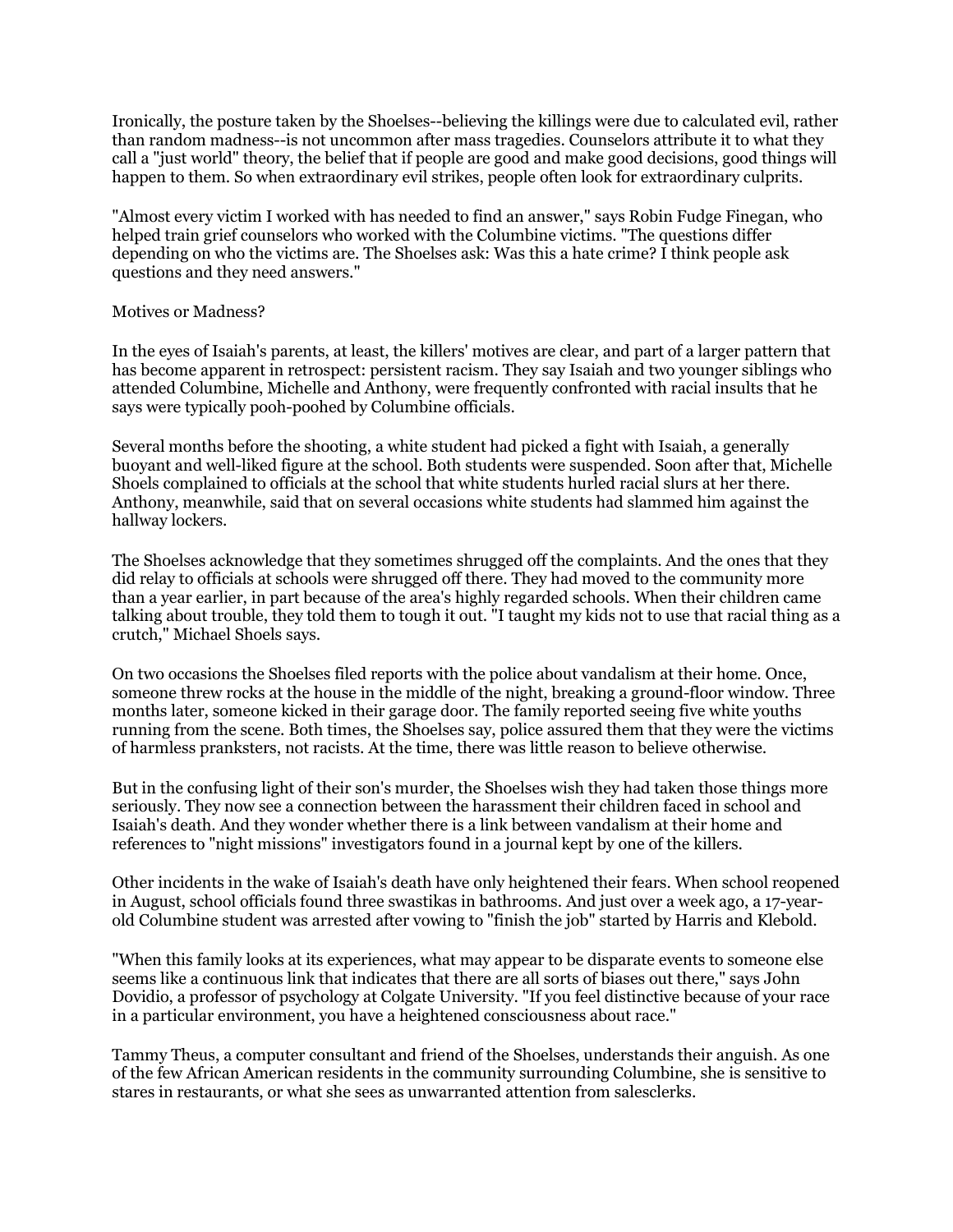"Race is always an issue out here; you can feel it," she says. "For Michael and Vonda, they kept coming to the school with things happening to one or the other of their children. They felt there was a problem. Now their son is dead."

## Rally for the Cause

On a day five months after the shootings, Michael and Vonda slump heavily in their chairs on the stage of a Masonic temple in Brooklyn. They stare out over the crowd as Al Sharpton rallies his supporters to their cause.

"The only reason Isaiah was killed was the color of his skin," Sharpton intones, leaving the crowd of 175 on its feet applauding in righteous agreement.

The Shoelses count their appearance here as a coup. Previously they were guests on Sharpton's radio show, and the fiery activist says he was immediately captivated by their story. Whatever investigators found, he says, the Shoelses' account of racial torment in overwhelmingly white Littleton fits a larger truth.

"If you had Columbine in reverse, this family would be the poster child of American compassion, rather than disdain," which is Sharpton's way of saying that if the killers and other victims at Columbine were black and the Shoelses white, they would be treated differently. "We even discriminate in America on who we feel sympathetic with."

It is a point of view clearly shared by many at the Brooklyn rally. As Sharpton readies a large wicker basket to collect money for the Shoelses, he pumps the crowd up with his take on the events at Columbine. "The Trenchcoat mob in Colorado is part of a larger problem," he says. "We ought to fight it like we know how to fight."

With that, Michael Shoels pushes himself up from his chair and takes the floor. At 5 feet 6 and 260 pounds he is a powerful figure, and his shoulders and thighs bulge as he paces the stage in blue dress slacks, tight blue vest, white open-collar shirt, black cowboy boots and straw hat.

He speaks loudly into the microphone, but his voice is plaintive, not angry, telling a story that reveals the confusing tangle of raw grief and racial suspicion that has ensnared his family since Isaiah's death.

"They have put me and my family and wife on trial as if we went in that school and pulled the trigger ourselves. They call us rabble-rousers. They say we never wanted to be part of the community and we are taking it down," he says as the audience nods in agreement. "My son lost his life, and we're the ones tearing the community down?"

Soon, Vonda is up. She is as soft-spoken as her husband is boisterous. She bats back tears as she recounts a conversation with Isaiah that has haunted her since his murder.

The Shoelses were riding in the family minivan when Isaiah piped up with a strange question. "What would you do if somebody got a gun and killed all of your kids?" he asked. "Would you get the people who killed us?"

Michael pulled the van over and pressed Isaiah for details. "Why did you say that? Has anyone threatened you?"